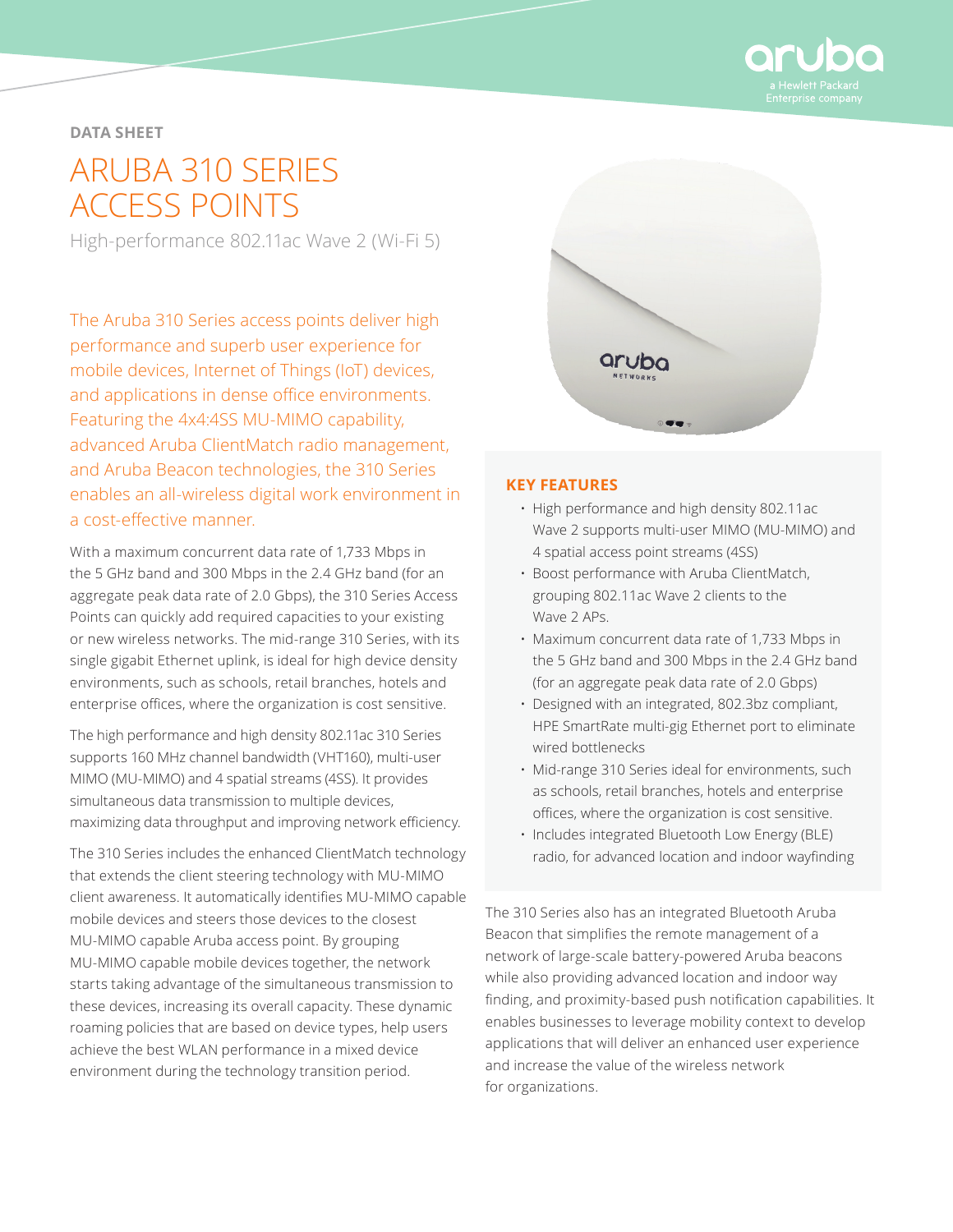# **UNIQUE BENEFITS**

- Dual Radio 802.11ac access point with Multi-User MIMO
	- **-** Supports up to 1,733Mbps in the 5GHz band (with 4SS/VHT80 or 2SS/VHT160 clients) and up to 300 Mbps in the 2.4 GHz band (with 2SS/HT40 clients).
- Built-in Bluetooth Low-Energy (BLE) radio
	- **-** Enables location based services with BLE-enabled mobile devices receiving signals from multiple Aruba Beacons at the same time.
- Advanced Cellular Coexistence (ACC)
	- **-** Minimizes interference from 3G/4G cellular networks, distributed antenna systems, and commercial small cell/femtocell equipment.
- Quality of service for unified communication apps
- **-** Supports priority handling and policy enforcement for unified communication apps, including Microsoft Skype for Business with encrypted videoconferencing, voice, chat, and desktop sharing.
- RF Management
	- **-** Adaptive Radio Management (ARM) technology automatically assigns channel and power settings, provides airtime fairness, and ensures that APs stay clear of all sources of RF interference to deliver reliable, high-performance WLANs.
	- **-** The Aruba 310 Series Access Points can be configured to provide part-time or dedicated air monitoring for spectrum analysis and wireless intrusion protection, VPN tunnels to extend remote locations to corporate resources, and wireless mesh connections where Ethernet drops are not available.
- Intelligent app visibility and control
	- **-** AppRF technology leverages deep packet inspection to classify and block, prioritize, or limit bandwidth for thousands of applications in a range of categories.
- Security
	- **-** Integrated wireless intrusion protection offers threat protection and mitigation, and eliminates the need for separate RF sensors and security appliances.
	- **-** IP reputation and security services identify, classify, and block malicious files, URLs and IPs, providing comprehensive protection against advanced online threats.
- **-** Integrated Trusted Platform Module (TPM) for secure storage of credentials and keys.
- Intelligent Power Monitoring (IPM):
	- **-** Enables the AP to continuously monitor and report its actual power consumption and optionally make autonomous decisions to disable certain capabilities
	- **-** For the 310 Series Access Points, the IPM power-save feature applies when the unit is powered by an 802.3af

PoE source. By default, the USB interface will be the first feature to turn off if AP power consumption will exceed the available power budget. In rare cases it may be necessary to take additional power saving measures, but in most cases, the 310 Series Access Points will operate in unrestricted mode.

## **CHOOSE YOUR OPERATING MODE**

Aruba 310 Series Access Points offer a choice of operating modes to meet your unique management and deployment requirements.

- Controller-managed mode When managed by Aruba Mobility Controllers, Aruba 310 Series Access Points offer centralized configuration, data encryption, policy enforcement and network services, as well as distributed and centralized traffic forwarding.
- Aruba Instant mode In Aruba Instant mode, a single AP automatically distributes the network configuration to other Instant APs in the WLAN. Simply power-up one Instant AP, configure it over the air, and plug in the other APs – the entire process takes about five minutes. If WLAN requirements change, a built-in migration path allows 310 Series instant APs to become part of a WLAN that is managed by a Mobility Controller.
- Remote AP (RAP) for branch deployments
- Air monitor (AM) for wireless IDS, rogue detection and containment
- Spectrum analyzer, dedicated or hybrid, for identifying sources of RF interference
- Secure enterprise mesh

For large installations across multiple sites, the Aruba Activate service significantly reduces deployment time by automating device provisioning, firmware upgrades, and inventory management. With Aruba Activate, Instant APs are factoryshipped to any site and configure themselves when powered up.

#### **AP-310 SERIES SPECIFICATIONS**

- AP-314 (controller-managed) and IAP-314 (Instant):
- **-** 5GHz 802.11ac 4x4 MIMO (1,733 Mbps max rate) and 2.4 GHz 802.11n 2x2 MIMO (300 Mbps max rate) radios, with a total of four dual-band RP-SMA connectors for external antennas
- AP-315 (controller-managed) and IAP-315 (Instant):
- **-** 5GHz 802.11ac 4x4 MIMO (1,733 Mbps max rate) and 2.4 GHz 802.11n 2x2 MIMO (300 Mbps max rate) radios, with a total of four integrated omni-directional downtilt dual-band antennas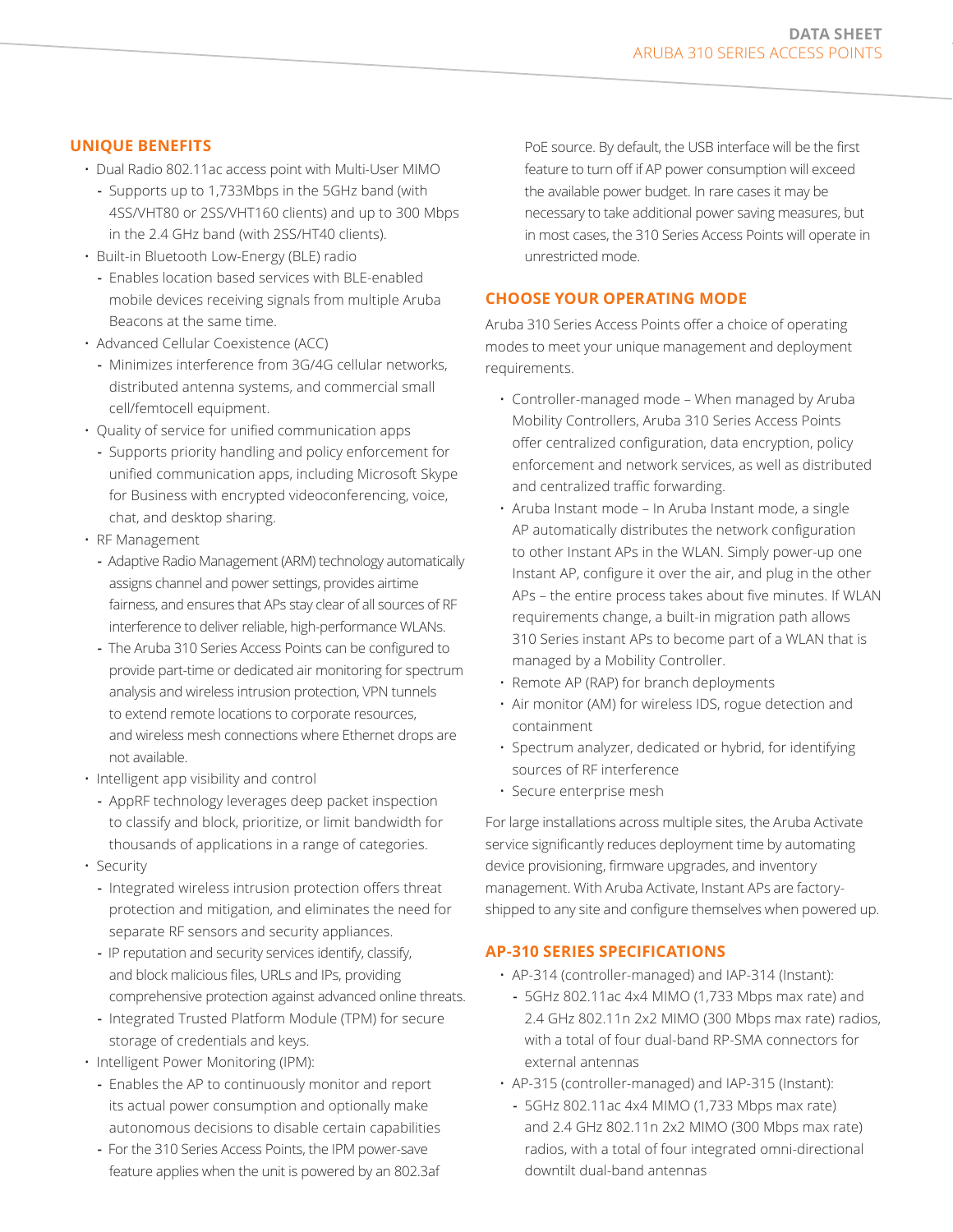# **WI-FI RADIO SPECIFICATIONS**

- AP type: Indoor, dual radio, 5 GHz 802.11ac 4x4 MIMO and 2.4 GHz 802.11n 2x2 MIMO
- Software-configurable dual radio supports 5 GHz (Radio 0) and 2.4 GHz (Radio 1)
- 5 GHz: Four spatial stream Single User (SU) MIMO for up to 1,733 Mbps wireless data rate to individual 4x4 VHT80 or 2x2 VHT160 client devices
- 2.4 GHz: Two spatial stream Single User (SU) MIMO for up to 300 Mbps wireless data rate to individual 2x2 HT40 client devices
- 5 GHz: Four spatial stream Multi User (MU) MIMO for up to 1,733 Mbps wireless data rate to up to three MU-MIMO capable client devices simultaneously
- Support for up to 256 associated client devices per radio, and up to 16 BSSIDs per radio
- Supported frequency bands (country-specific restrictions apply):
	- **-** 2.400 to 2.4835 GHz
	- **-** 5.150 to 5.250 GHz
	- **-** 5.250 to 5.350 GHz
	- **-** 5.470 to 5.725 GHz
	- **-** 5.725 to 5.850 GHz
- Available channels: Dependent on configured regulatory domain.
- Dynamic frequency selection (DFS) optimizes the use of available RF spectrum.
- Supported radio technologies:
	- **-** 802.11b: Direct-sequence spread-spectrum (DSSS)
	- **-** 802.11a/g/n/ac: Orthogonal frequency-division multiplexing (OFDM)
- Supported modulation types:
	- **-** 802.11b: BPSK, QPSK, CCK
- **-** 802.11a/g/n/ac: BPSK, QPSK, 16-QAM, 64-QAM, 256-QAM
- Transmit power: Configurable in increments of 0.5 dBm
- Maximum (conducted) transmit power (limited by local regulatory requirements):
	- **-** 2.4 GHz band: +18 dBm per chain , +21dBm aggregate (2x2)
	- **-** 5 GHz band: +18 dBm per chain , +24dBm aggregate (4x4)
	- **-** Note: conducted transmit power levels exclude antenna gain. For total (EIRP) transmit power, add antenna gain
- Advanced Cellular Coexistence (ACC) minimizes interference from cellular networks.
- Maximum ratio combining (MRC) for improved receiver performance.
- Cyclic delay/shift diversity (CDD/CSD) for improved downlink RF performance.
- Short guard interval for 20-MHz, 40-MHz, 80-MHz and 160-MHz channels.
- Space-time block coding (STBC) for increased range and improved reception.
- Low-density parity check (LDPC) for high-efficiency error correction and increased throughput.
- Transmit beam-forming (TxBF) for increased signal reliability and range.
- Supported data rates (Mbps):
	- **-** 802.11b: 1, 2, 5.5, 11
	- **-** 802.11a/g: 6, 9, 12, 18, 24, 36, 48, 54
	- **-** 802.11n (2.4GHz): 6.5 to 300 (MCS0 to MCS15)
	- **-** 802.11n (5GHz): 6.5 to 600 (MCS0 to MCS31)
	- **-** 802.11ac: 6.5 to 1,733 (MCS0 to MCS9, NSS = 1 to 4 for VHT20/40/80, NSS = 1 to 2 for VHT160)
- 802.11n high-throughput (HT) support: HT 20/40
- 802.11ac very high throughput (VHT) support: VHT 20/40/80/160
- 802.11n/ac packet aggregation: A-MPDU, A-MSDU

# **WI-FI ANTENNAS**

- AP-314/IAP-314: Four RP-SMA connectors for external dual band antennas. Worst-case internal loss between radio interface and external antenna connectors (due to diplexing circuitry): 0.6dB in 2.4 GHz and 1.2dB in 5 GHz.
- AP-315/IAP-315: Four integrated dual-band downtilt omni-directional antennas for 4x4 MIMO with peak antenna gain of 3.6dBi in 2.4 GHz and 6.0dBi in 5 GHz. Built-in antennas are optimized for horizontal ceiling mounted orientation of the AP. The downtilt angle for maximum gain is roughly 30 degrees.
	- **-** Combining the patterns of each of the antennas of the MIMO radios, the peak gain of the effective per-antenna pattern is 3.1dBi in 2.4 GHz and 3.8dBi in 5 GHz.

# **OTHER INTERFACES**

- One 10/100/1000BASE-T Ethernet network interfaces (RJ-45) **-** Auto-sensing link speed and MDI/MDX
	- **-** 802.3az Energy Efficient Ethernet (EEE)
- USB 2.0 host interface (Type A connector)
- Bluetooth Low Energy (BLE) radio
	- **-** Up to 4dBm transmit power (class 2) and -91dBm receive sensitivity
	- **-** Integrated antenna with roughly 30 degrees downtilt and peak gain of 3.4dBi (AP-314/IAP-314) or 1.5dBi (AP-315/IAP-315)
- Visual indicators (multi-color LEDs): For system and radio status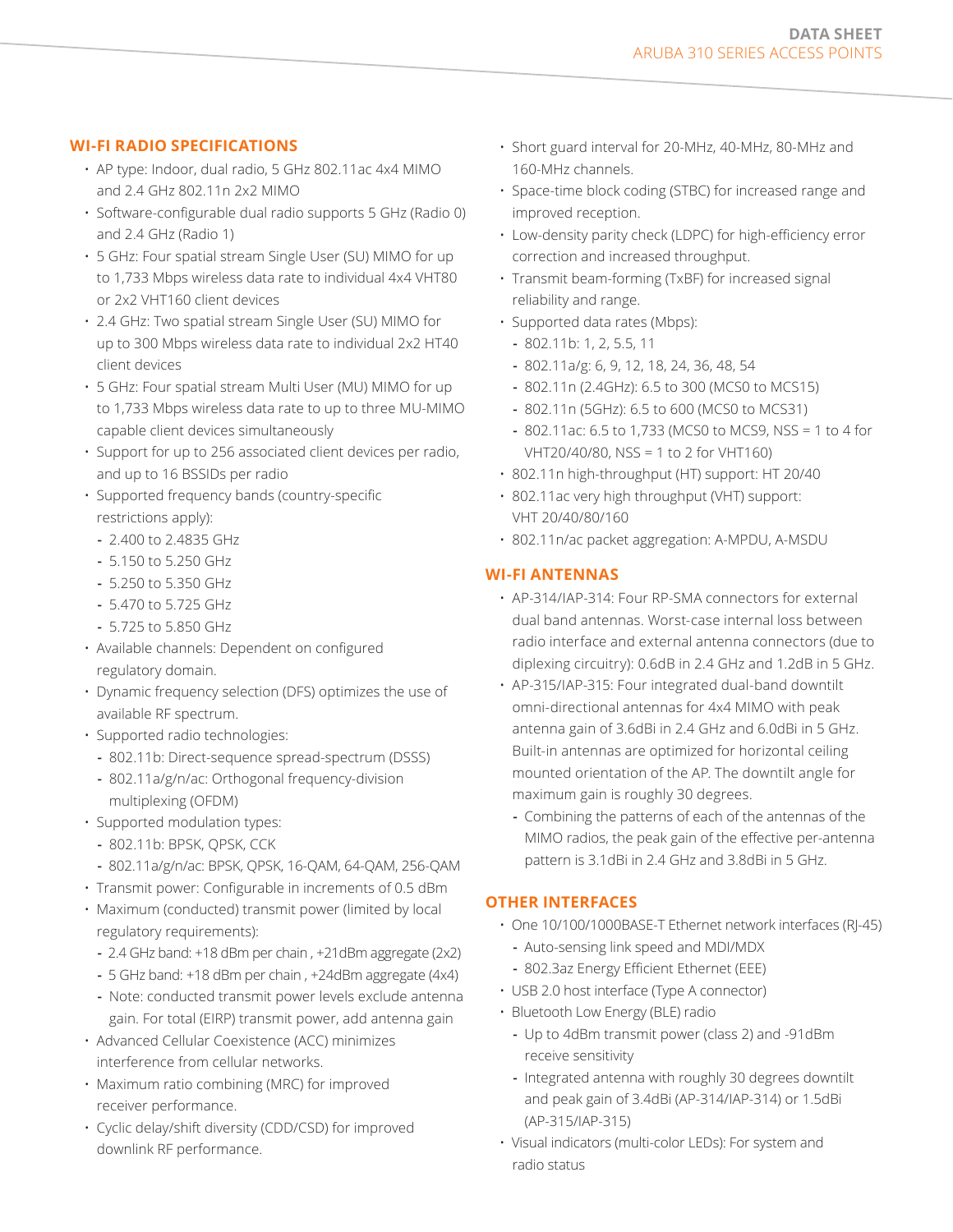- Reset button: Factory reset (during device power up)
- Serial console interface (proprietary; optional adapter cable available)
- Kensington security slot

#### **POWER SOURCES AND CONSUMPTION**

- The AP supports direct DC power and Power over Ethernet (POE)
- When both power sources are available, DC power takes priority over POE
- Power sources are sold separately
- Direct DC source: 12Vdc nominal, +/- 5%
- **-** Interface accepts 2.1/5.5-mm center-positive circular plug with 9.5-mm length
- Power over Ethernet (PoE): 48 Vdc (nominal) 802.3af/802.3at compliant source
	- **-** Unrestricted functionality with 802.3at PoE
	- **-** When using IPM, the AP may enter power-save mode with reduced functionality when powered by an 802.3af PoE source (see details on Intelligent Power Monitoring elsewhere in this datasheet)
	- **-** Without IPM, the USB port is disabled and transmit power of the 2.4 GHz radio chains is reduced by 3dB to 15dBm max when the AP is powered by and 802.3af PoE source
- Maximum (worst-case) power consumption: 14.4W (802.3at PoE), 13.6W (802.3af PoE) or 12.7W (DC)
	- **-** Excludes power consumed by external USB device (and internal overhead); this could add up to 6.3W (PoE) or 5.9W (DC) for a 5W/1A USB device
- Maximum (worst-case) power consumption in idle mode: 6.4W (PoE) or 5.9W (DC)

# **MOUNTING**

- The AP ships with two (black) mounting clips to attach to a 9/16-inch or 15/16-inch flat T-bar drop-tile ceiling.
- Several optional mount kits are available to attach the AP to a variety of surfaces; see the Ordering Information section for details.

# **MECHANICAL**

- Dimensions/weight (unit, excluding mount accessories):
	- **-** 182mm (W) x 180mm (D) x 48mm (H)
	- **-** 650g/23oz
- Dimensions/weight (shipping):
	- **-** 223mm (W) x 218mm (D) x 55mm (H)
	- **-** 850g/30oz

## **ENVIRONMENTAL**

- Operating:
	- **-** Temperature: 0° C to +50° C (+32° F to +122° F)
	- **-** Humidity: 5% to 93% non-condensing
- Storage and transportation:
	- **-** Temperature: -40° C to +70° C (-40° F to +158° F)

# **REGULATORY**

- FCC/ISED
- CE Marked
- RED Directive 2014/53/EU
- EMC Directive 2014/30/EU
- Low Voltage Directive 2014/35/EU
- UL/IEC/EN 60950
- EN 60601-1-1 and EN 60601-1-2

For more country-specific regulatory information and approvals, please see your Aruba representative.

# **RELIABILITY**

MTBF: 916,373 hrs (105yrs) at +25C operating temperature

#### **REGULATORY MODEL NUMBERS**

- AP-314 and IAP-314: APIN0314
- AP-315 and IAP-315: APIN0315

#### **CERTIFICATIONS**

- CB Scheme Safety, cTUVus
- UL2043 plenum rating
- Wi-Fi Alliance (WFA) certified 802.11a/b/g/n/ac
- WPA, WPA2 and WPA3 Enterprise with CNSA option, Personal (SAE), Enhanced Open (OWE)
- Passpoint® (Release 2) with ArubaOS and Instant 8.3+

#### **WARRANTY**

• [Aruba limited lifetime warranty](http://www.arubanetworks.com/support-services/product-warranties/)

#### **MINIMUM OPERATING SYSTEM SOFTWARE VERSIONS**

- ArubaOS 6.5.0.0, 8.0.1.0
- Aruba InstantOS 4.3.0.0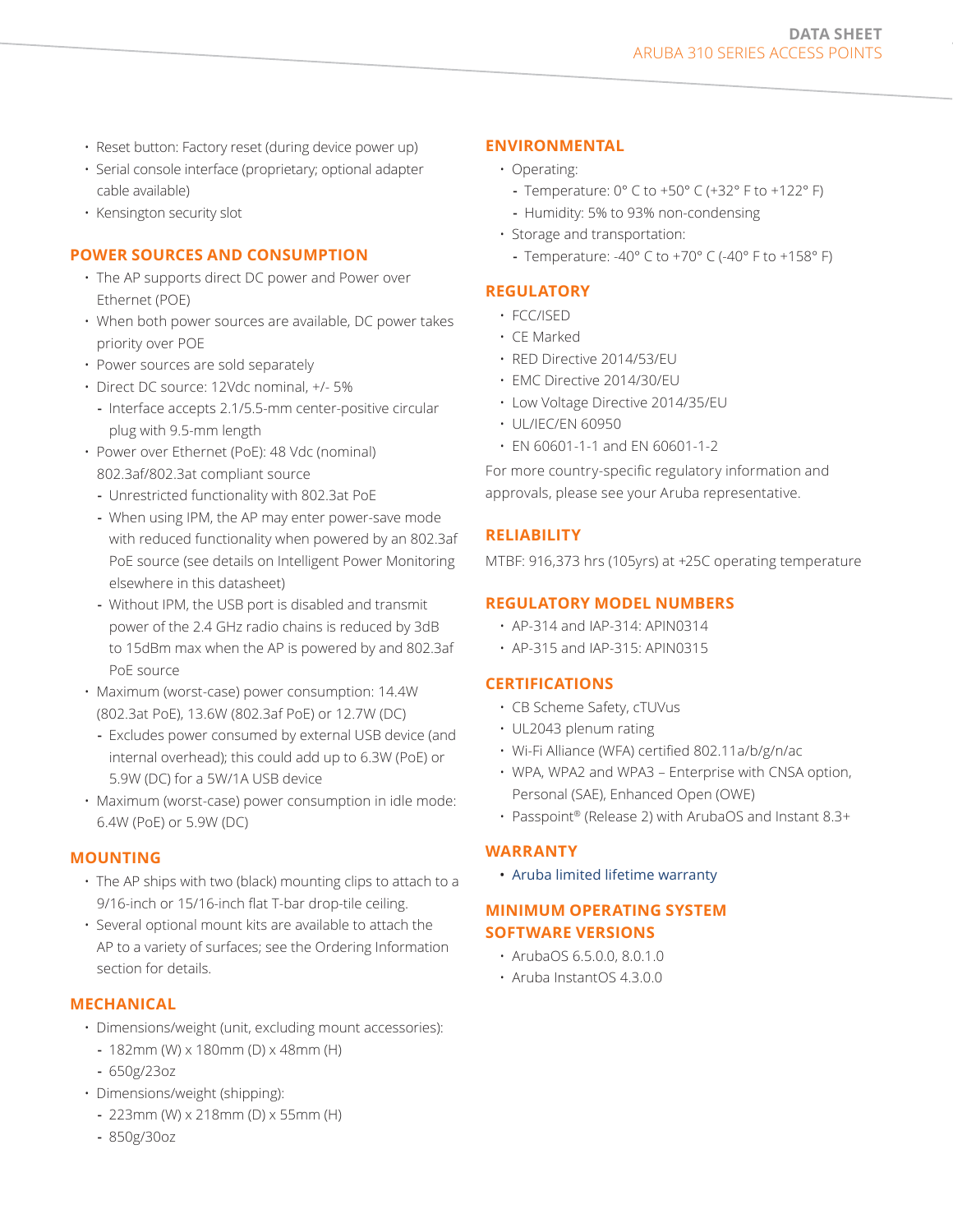# **RF PERFORMANCE TABLE**

|                       | Maximum transmit power (dBm)<br>per transmit chain | <b>Receiver sensitivity (dBm)</b><br>per receive chain |
|-----------------------|----------------------------------------------------|--------------------------------------------------------|
| 802.11b 2.4 GHz       |                                                    |                                                        |
| 1 Mbps                | 18.0                                               | $-95.0$                                                |
| 11 Mbps               | 18.0                                               | $-88.0$                                                |
| 802.11g 2.4 GHz       |                                                    |                                                        |
| 6 Mbps                | 18.0                                               | $-91.0$                                                |
| 54 Mbps               | 16.0                                               | $-74.0$                                                |
| 802.11n HT20 2.4 GHz  |                                                    |                                                        |
| MCS0/8                | 18.0                                               | $-90.0$                                                |
| MCS7/15               | 14.0                                               | $-71.0$                                                |
| 802.11n HT40 2.4 GHz  |                                                    |                                                        |
| MCS0/8                | 18.0                                               | $-87.0$                                                |
| MCS7/15               | 14.0                                               | $-68.0$                                                |
| 802.11a 5 GHz         |                                                    |                                                        |
| 6 Mbps                | 18.0                                               | $-90.0$                                                |
| 54 Mbps               | 16.0                                               | $-73.0$                                                |
| 802.11n HT20 5 GHz    |                                                    |                                                        |
| MCS0/8/16/24          | 18.0                                               | $-90.0$                                                |
| MCS7/15/23/31         | 14.0                                               | $-71.0$                                                |
| 802.11n HT40 5 GHz    |                                                    |                                                        |
| MCS0/8/16/24          | 18.0                                               | $-87.0$                                                |
| MCS7/15/23/31         | 14.0                                               | $-68.0$                                                |
| 802.11ac VHT20 5 GHz  |                                                    |                                                        |
| MCS0                  | 18.0                                               | $-90.0$                                                |
| MCS9                  | 12.0                                               | $-65.0$                                                |
| 802.11ac VHT40 5 GHz  |                                                    |                                                        |
| MCS0                  | 18.0                                               | $-87.0$                                                |
| MCS9                  | 12.0                                               | $-62.0$                                                |
| 802.11ac VHT80 5 GHz  |                                                    |                                                        |
| MCS0                  | 18.0                                               | $-83.0$                                                |
| MCS9                  | 12.0                                               | $-59.0$                                                |
| 802.11ac VHT160 5 GHz |                                                    |                                                        |
| MCS0                  | 18.0                                               | $-82.0$                                                |
| MCS9                  | 12.0                                               | $-57.0$                                                |

Maximum capability of the hardware provided (excluding antenna gain). Maximum transmit power is limited by local regulatory settings.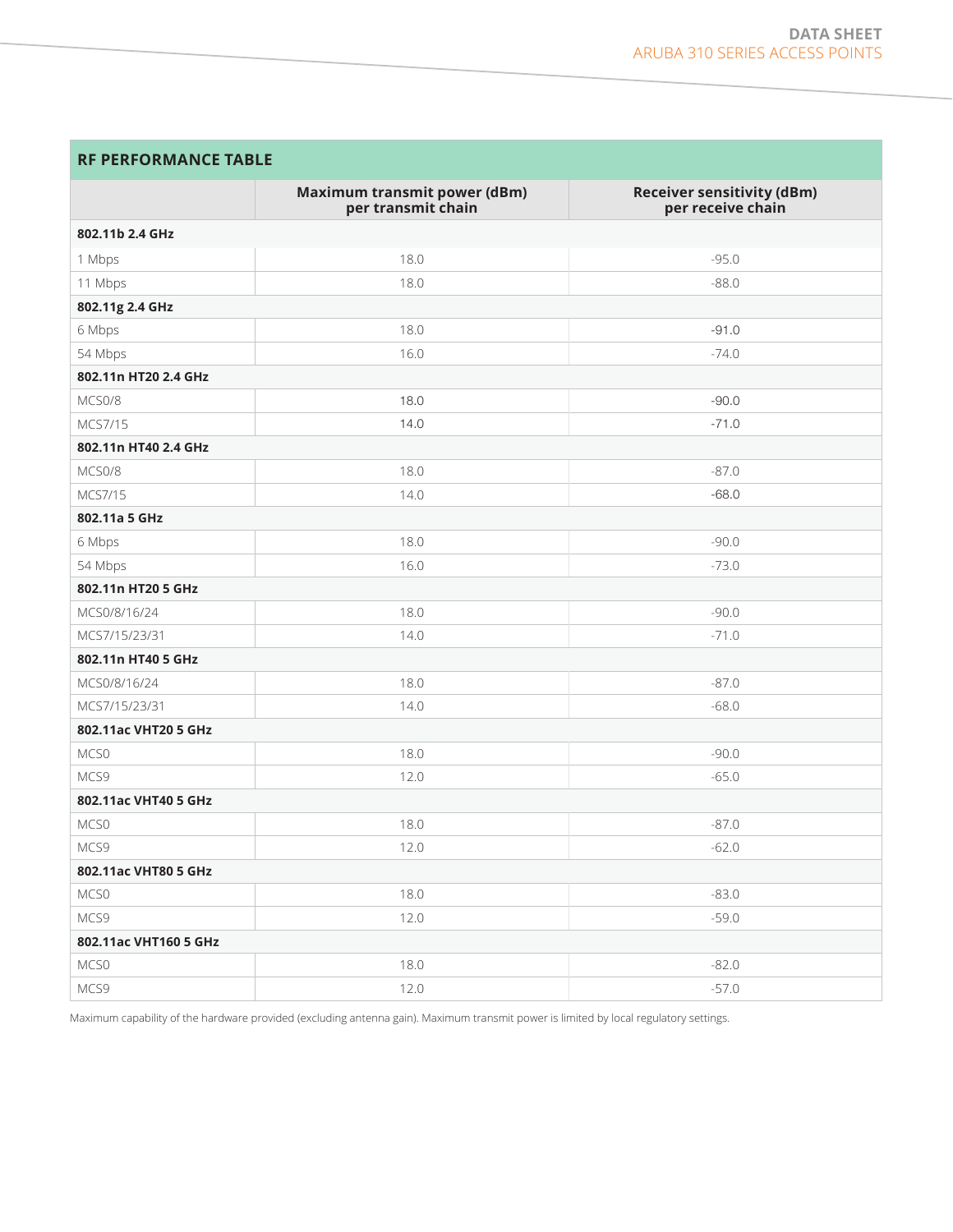# **AP-315/IAP-315 ANTENNA PATTERN PLOTS**

#### **Horizontal planes (top view, AP facing forward)**

Showing azimuth (0 degrees) and 30 degrees downtilt pattern



2.45GHz Wi-Fi (antennas 4,5)



5.5GHz Wi-Fi (antennas 4,5,6,7)

#### **Elevation planes (side view, AP facing down)**

Showing side view with AP rotated 0 and 90 degrees



2.45GHz Wi-Fi (antennas 4,5)



5.5GHz Wi-Fi (antennas 4,5,6,7)